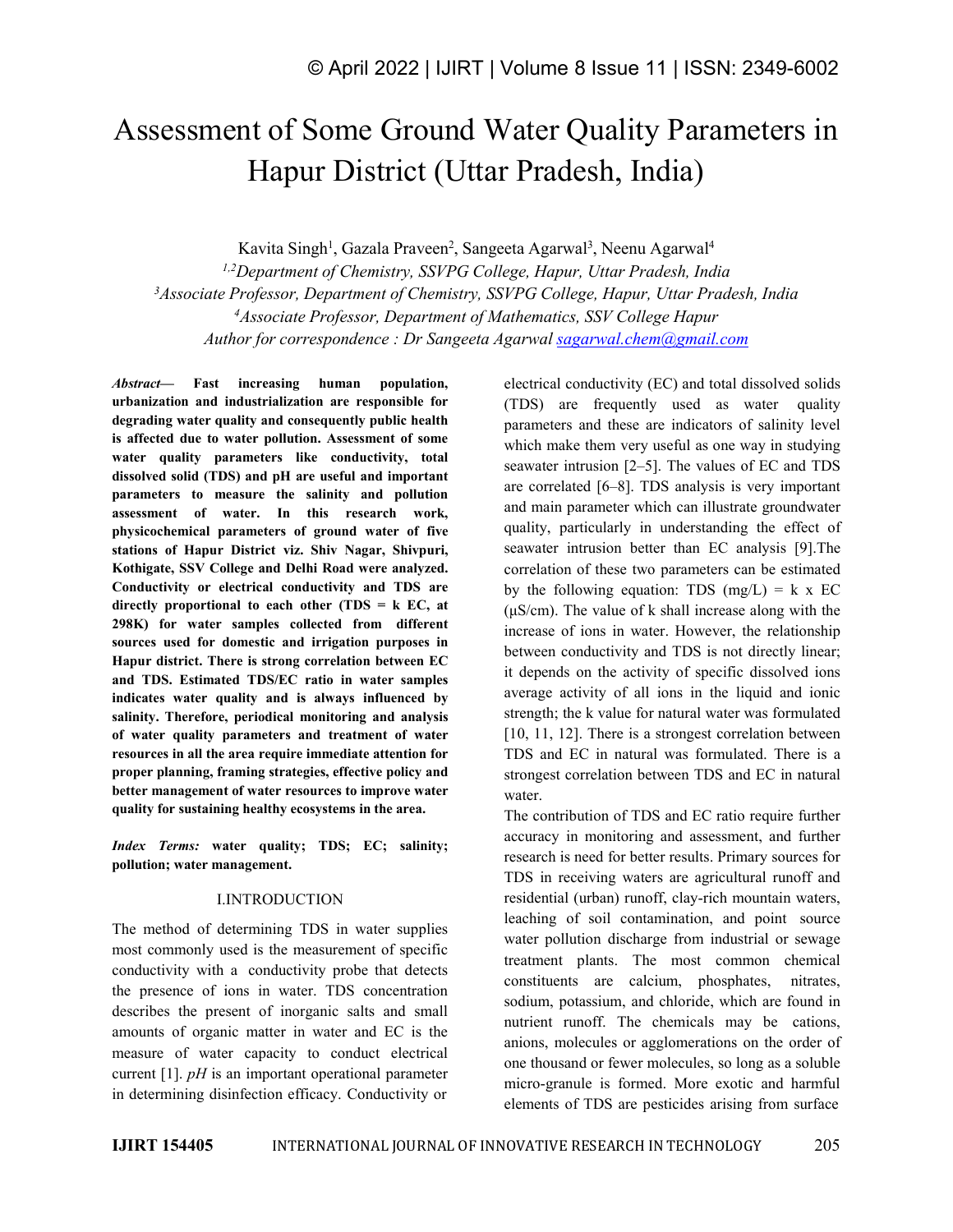runoff. Certain naturally occurring total dissolved solids arise from the weathering and dissolution of rocks and soils.

TABLE 1. CORRELATION OF EC AND TDS IN VARIOUS TYPE OF WATER

| S.<br>No.              | Water Sample                   | $EC$ at $25$ $OC$<br>$(\mu S/cm)$ | $TDS/EC = (k)$        | differ          |
|------------------------|--------------------------------|-----------------------------------|-----------------------|-----------------|
| 1.                     | Natural water                  | $500 - 3,000$                     | $0.55 - 0.75$<br>[10] | the so<br>The 1 |
| 2.<br>$\overline{3}$ . | Distillate water<br>Freshwater | $1 - 10$<br>$300 - 800$           | [12]<br>0.5<br>0.55   | and             |
| 4.                     | Seawater                       | $45,000 -$<br>60,000              | 0.7                   | soluti<br>of in |
| 5.                     | <b>Brine</b> water             | $65,000 -$<br>85,000              | 0.75                  | matte           |

## II.MATERIALS AND METHOD

### *Study Area*

Hapur District region is located at 25.98°N 78.27°E geographical coordinates. It has an average elevation of 190 meters. The people use hand pump water and submersible water for their daily need. The literature survey reveals that no water quality management studies are made in this region so far. Hence the present study was planned and undertaken.

## *Sampling and sampling stations*

The samples were collected in clean polythene bottles without any air bubbles as per requirements. The bottles were rinsed before sampling and tightly sealed after collection. Temperature, odor, taste and colour of the samples were measured at the study stations itself and at the time of collection of samples. The physicochemical parameters of ground water of five stations of Hapur District viz. Shiv Nagar, Shivpuri, Kothigate, SSV College and Delhi Road werestudied. These all stations are located in the radius of 20 km area. The ground water was collected mainly from hand pumps in these stations during the months of January 2020 to March 2020. The depth of the hand pumps ranged from 90-130 feet at all these stations. The sampling sites/ locations of source and corresponding habitats are shown in table 2.1.

Analysis was carried out for various water quality parameters such as colour, odour, temperature, pH, electrical conductivity (EC), total dissolved solids (TDS) etc. Electrical conductivity is a measure of the inorganic ion content of water and is not of direct concern for public health. High conductivity may be an indicator of acceptability in high total dissolved

 $TDS/EC = (k)$  different geological regions owing to differences in solids (TDS) waters, and sudden changes can be an indicator of pollution in the area. It may therefore be a useful indicator or operational parameter. All values obtained were compared with standard limit recommended by WHO and ISI (Table 2.2) [13]. Concentrations of TDS in water vary considerably in the solubilities of minerals.

> The reagents used for the analysis were AR Grade and distilled water was used for preparations of solutions.TDS concentration describes the presence of inorganic salts and small amounts of organic matter in water and EC is the measure of water capacity to conduct electrical current by all

SAMPLE STATION SPECIFICATIONS FOR GROUND WATER SAMPLES

| S.<br>No. | Sample<br>Station No. | Sample<br>Station<br>Name | Habitat                          |  |
|-----------|-----------------------|---------------------------|----------------------------------|--|
|           | SS1                   | Shiv Nagar                | Residential/Agricultural<br>area |  |
| 2         | SS <sub>2</sub>       | Shivpuri                  | Residential/Agricultural<br>area |  |
| 3         | SS <sub>3</sub>       | Kothigate                 | Residential/Agricultural<br>area |  |
| 4         | SS <sub>4</sub>       | <b>SSV</b><br>College     | Residential/Agricultural<br>area |  |
| 5         | SS <sub>5</sub>       | Delhi Road                | Residential/Agricultural<br>area |  |

|        |  | TABLE 2.2: DRINKING WATER STANDARD |  |
|--------|--|------------------------------------|--|
| LIMITS |  |                                    |  |

| S.<br>No. | Parameter  | Indian Standard    | <b>WHO</b>         |
|-----------|------------|--------------------|--------------------|
|           | pH         | $6.5 - 8.5$        | $7.0 - 8.0$        |
|           | EC         | $1500 \mu S/cm$    | $400 \mu S/cm$     |
|           | <b>TDS</b> | $500 \text{ mg/L}$ | $300 \text{ mg/L}$ |

types of ions. Water is an absolutely necessity of life as well as a universal solvent. It contains dissolved materials ad suspended particles even in it's natural state [1,14]. The sources of material in TDS and EC can come from nature, i.e. geological condition and seawater, and from human activities, i.e. domestic and industrial waste and also agriculture [7,8, 15,16]. There are many standards that govern TDS and EC in water. For health reason, desirable limit for TDS is between 500 mg/L and 1,000 mg/L and for EC is no more than 1,500  $\mu$ S/cm [17]. Salinity level is other main water quality parameter [18, 19]. TDS has also been classified into four types:

- Freshwater with  $TDS < 1,000$  mg/L.
- Brackish water with TDS between 1,000 and 10,000 mg/L.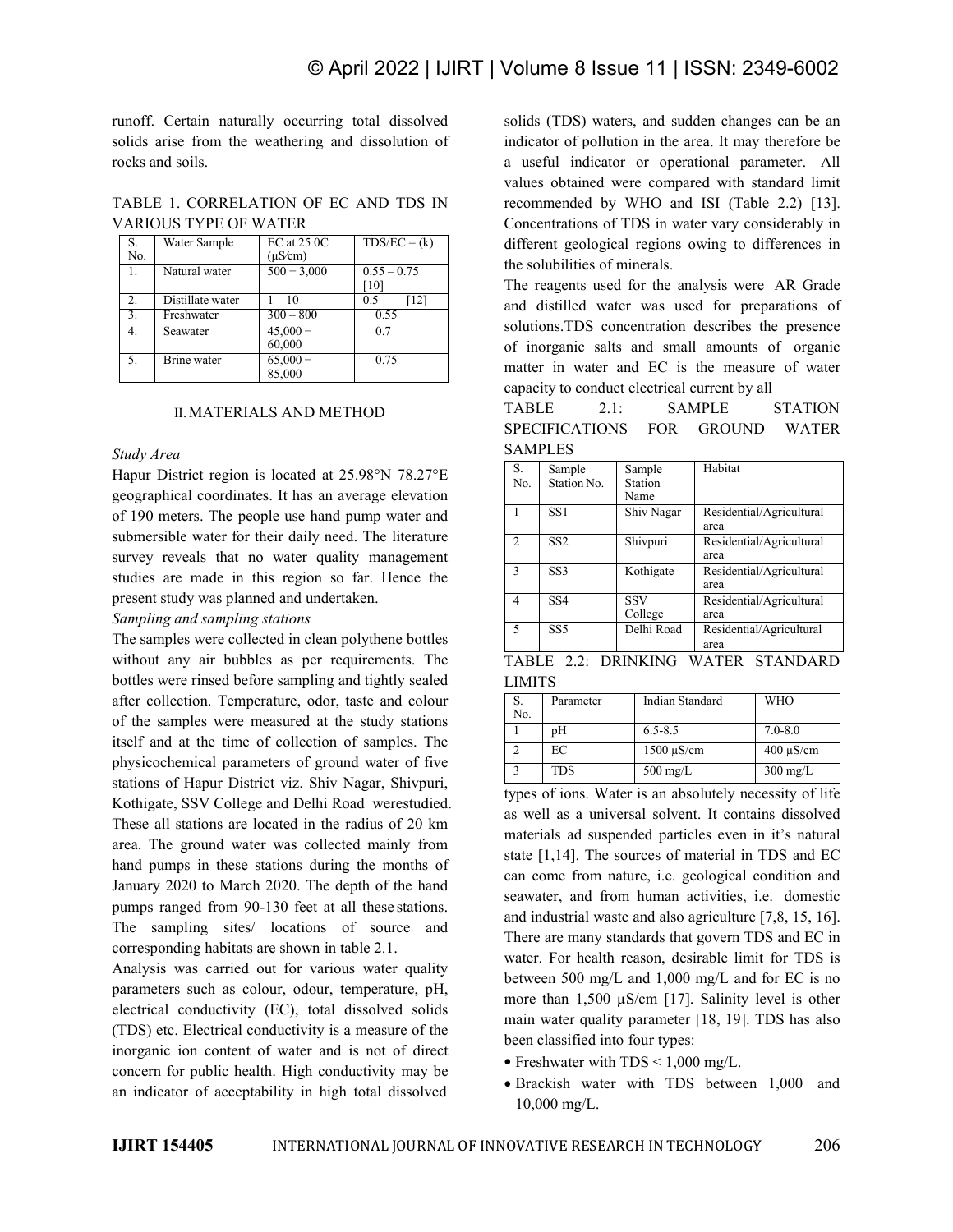- Saline water with TDS from 10,000 till 100,000 mg/L.
- Brine water with  $TDS > 100,000$  mg/L [18].

Classification of water based on EC is divided into 6 types:

- Non-saline, if  $EC < 700 \mu S/cm$ .
- Slightly saline, if EC between 700 and 2,000 µS/cm.
- Moderately saline, if EC higher than 2,000 and less than 10,000 µS/cm.
- Highly saline with EC value from 10,000 till 25,000 µS/cm.
- Very highly saline, if EC value between 25,000 and 45,000 µS/cm.
- Brine water with EC more than 45,000  $\mu$ S/cm. [19].

## III. RESULTS & DISCUSSION

## *A. Correlation of TDS-EC in freshwater of five sample stations*

The samples of freshwater were taken from groundwater of five sample stations and four spots of each station in study area. The main difference<br>between the two locations is the EC value. Measured between the two locations is the EC value. Measured values of electrical conductivity and total dissolve 600 solid with the names of sample stations and locations 500 are given in the table 3.Figure A shows that TDS/EC ratio in freshwater is  $0.65$  (R2 = 0.97), this value is  $300$ among the range which has been published [10]. Although figure B shows a higher ratio  $(R2 = 0.00 \text{ F})$  is the short of the short of the short of the short of the short of the short of the short of the short of the short of the short of the short of the short of the sho 0.96). This indicates that the correlation of both  $\frac{100}{100}$ parameters is strongly influenced by the EC values.<br>However all the findings are in accordance with the  $\qquad \qquad 0$ However, all the findings are in accordance with the conclusion drawn by McNeil and Cox in which the obtained variation of TDS/EC ratio for freshwater can be vary  $0.5$  till  $\geq 1.00$  [20]. The important minerals of freshwater are generally sodium, calcium, magnesium, bicarbonate type or calcium, sodium, bicarbonate, chloride type. Accordingly, it has been<br>found that the most correlated major ions, especially found that the most correlated major ions, especially to TDS, are chloride, sodium, and magnesium [21]. 280<br>Figure C shows the correlation of TDS-EC in 275

Figure C shows the correlation of TDS-EC in freshwater, where correlation (R2 = 0.80). The TDS  $450500550600650$ of all samples (except SS 5) is in the range of 500- 2000 (mg/l) which is according to IS 10500:2012. Highest value for TDS is observed at SSV College and lowest at Delhi road in analysis. The highest EC

is shown by SSV College station and this is due to less use of hand pump. Lowest EC is represented by Delhi road station. By analyzing it is observed that except SS5 all sample stations have fit drinking freshwater for utilization.

TABLE 3: MEASURED VALUES

| Sample Stations |                   | Conductivity | <b>TDS</b> |
|-----------------|-------------------|--------------|------------|
|                 |                   | $(\mu S/cm)$ | (mg/l)     |
| 1.Shiv          | street 1          | 500          | 500        |
| Nagar           | street 2          | 500          | 300        |
|                 | street 3          | 600          | 300        |
|                 | street 4          | 700          | 300        |
| 2.Shivpuri      | New shivpuri      | 600          | 300        |
|                 | Devlok            | 500          | 300        |
|                 | Tyaginagar        | 550          | 300        |
|                 | Old shivpuri      | 540          | 280        |
| 3.Kothigate     | Gali 1            | 500          | 300        |
|                 | Gali 2            | 600          | 400        |
|                 | Gali 3            | 600          | 300        |
|                 | Gali 4            | 500          | 300        |
| 4. SSV          | Tap water         | 800          | 500        |
| College         | Submercible       | 1000         | 600        |
|                 | R.O.              | 200          | 200        |
|                 | Handpump          | 1100         | 700        |
| 5.Delhi         | Petrol pump       | 100          | 100        |
| Road            | Merino industries | 100          | 100        |
|                 | Ram swaroop       | 100          | 100        |
|                 | JSS school        | 100          | 100        |
|                 | Prakash regency   |              |            |

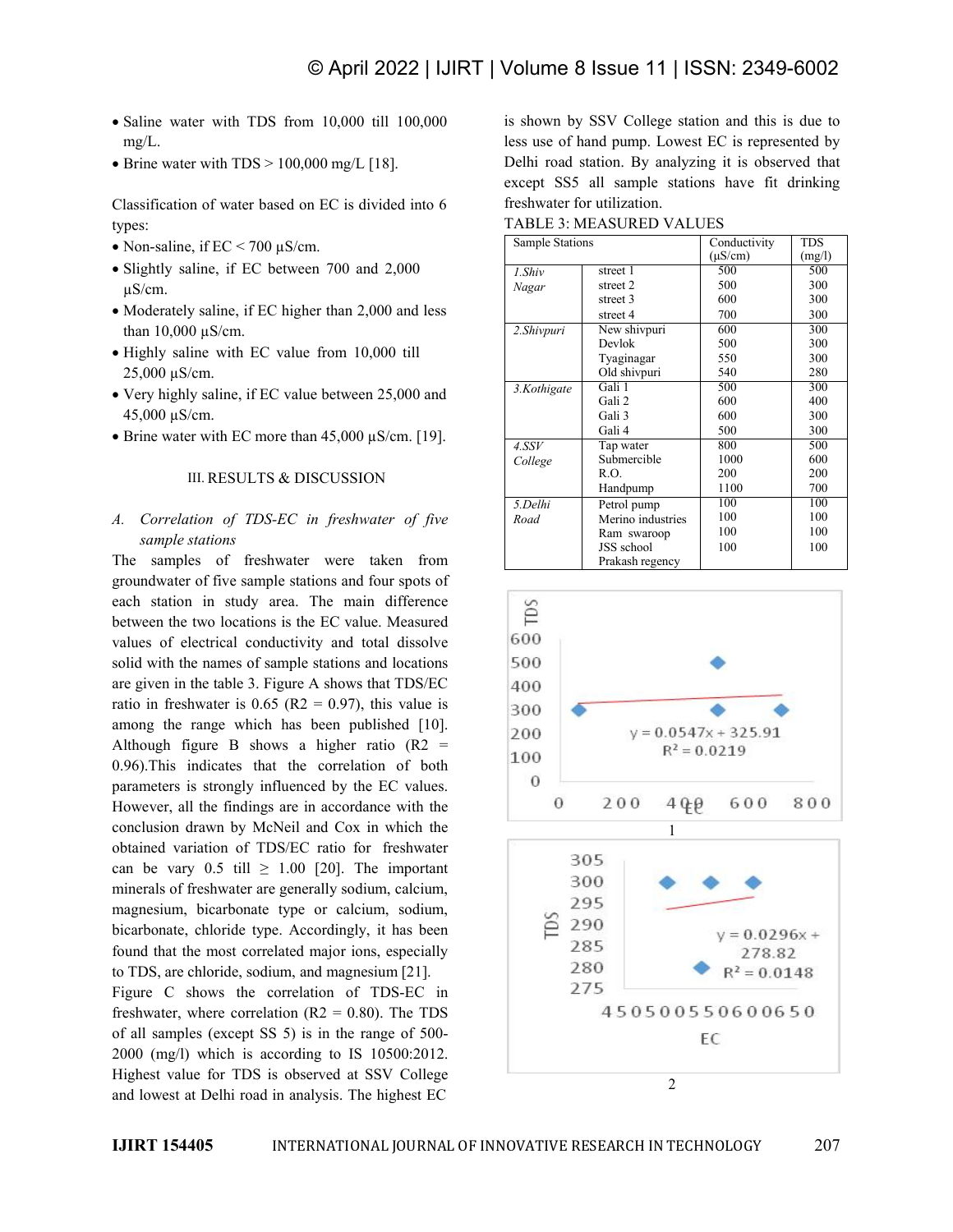



## *B. Comparison of Correlation of TDS-EC in*<br>*freshwater of three locations*<br>At first location the EC value is less than 6,000 *freshwater of three locations*

At first location, the EC value is less than  $6,000$   $\qquad \qquad \begin{array}{c} \square \\ \square \\ \square \end{array}$ μS/cm [22], while at second location the EC value is higher up to 10,000 μS/cm, and at third location the EC value is up to  $1,000$   $\mu$ S/cm. Results were compared with samples from the first location with the values obtained in 2009 [22]. Similarly, obtained results were compared with the values obtained in

analysis in 2019 for second location [23]. The correlation between these parameters is shown in figure A, B and C. However, the drinking water quality parameters are many and different for different sources, as to purify water from pathogens many polymer membranes are being used for many decays. PAN based polymers are one of them. The characterization of acrylic copolymer membranes were carried out by using various techniques such as FTIR, XRD, SEM etc. [24-26].One of the basic needs for every living being including human is purified water. The impact on water quality directly effects our ecosystem and environment. A number of researches have done and many are going on this topic. We have previously studied for many more parameters of water samples of Hapur (U.P., India).The need for the protection of environment becomes a necessity[27-28]. Figures A, B and C represent TDS and EC correlation in linear regression equation of fresh water samples for three different locations and regression determination coefficient  $(R<sup>2</sup>)$  $\binom{2}{ }$ is calculated.



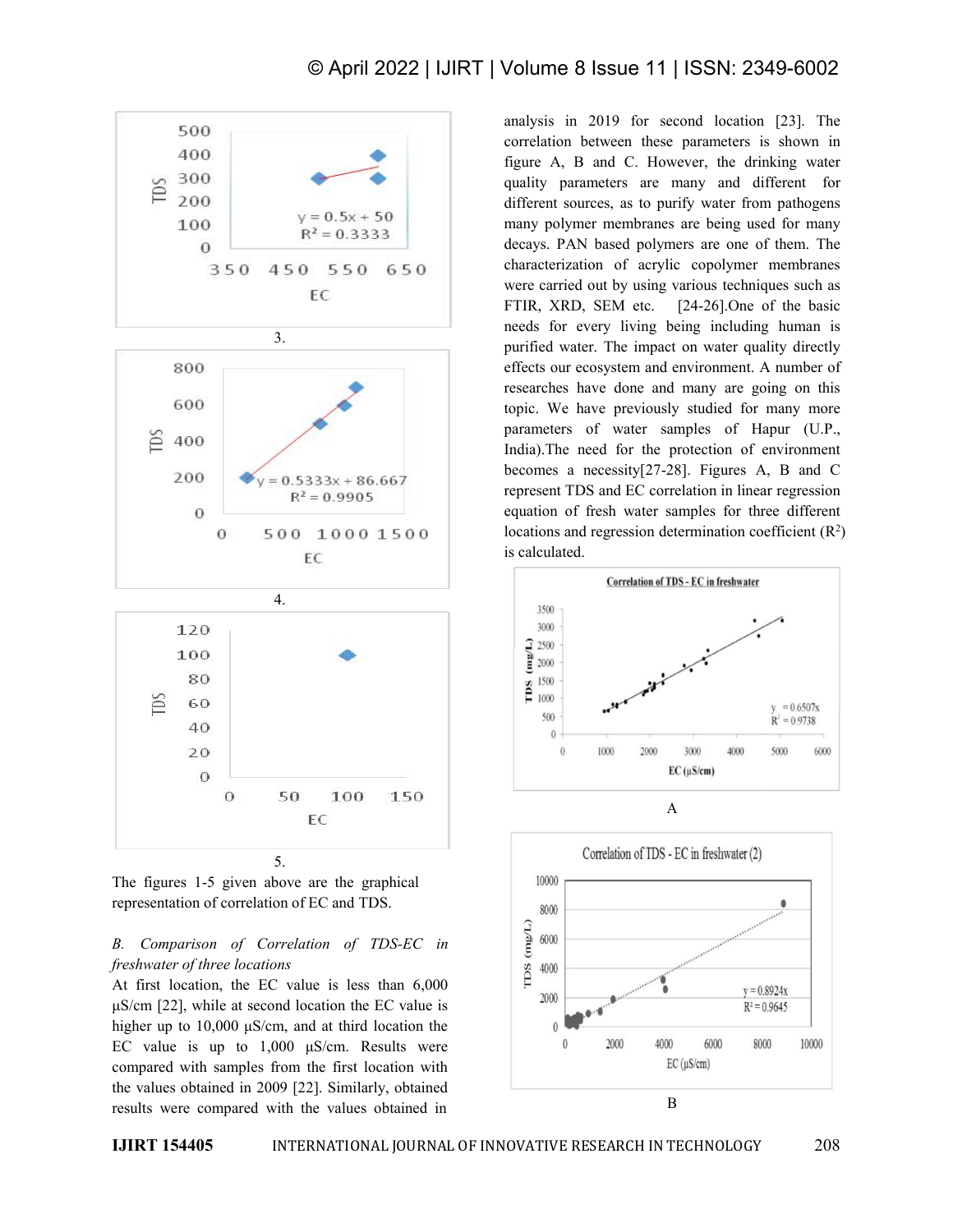

Figure C represents the location chosen by the authors of this paper. Figure A shows that TDS and EC ratio in freshwater is  $0.65$  ( $R^2 = 0.97$ ) and it can seawater intru be written as:  $TDS = 0.65$  x EC. This value falls in the range which has been published and well documented [9]. Figure B shows that TDS and EC ratio is  $(R^2= 0.96)$  and it can be written as: TDS = very high, the  $0.89$  x EC. This value is among the range which is again in the documented range. Whereas figure C indicates that TDS and EC ratio is  $(R^2=0.80)$  and it below 500 r can be written as:  $TDS = 0.4942(EC) +57.107$ . This value is also compared with other results [10].

The difference indicates that the correlation of both parameters is strongly influenced by the EC values. All the results are in accordance with the conclusion drawn by McNeil and Cox, in which the obtained variation of TDS/EC ratio for freshwater can be vary  $0.5$  till  $\geq 1.00$ . The important ions of freshwater are generally sodium, calcium, magnesium, bicarbonate type or calcium, sodium, bicarbonate, chloride type [20] and these play role in TDS/EC ratio. Among all most correlated major ions contributing for TDS are chloride, sodium, and magnesium [21]. TDS in water supplies originate from natural sources, sewage, urban and agricultural run-off, and industrial wastewater.

## IV. CONCLUSIONS

Salinity is the indication of property of both water and soil and is characterized by amount of dissolved salts present and expressed as grams of salt present in one kilogram of water or soil with a unit of parts per thousand or ppt. Dissolution of salts results in higher density of salty water than fresh water. EC and TDS are water quality parameters which indicate level of salinity. Measurement and calculation of TDS value are based on EC value and depends on many

parameters which contribute for water quality. The TDS/EC ratio for freshwater can be vary in the range of 0.5 till  $\geq$  1.00. The relationship between TDS and EC is may be linear or nonlinear and depends only on water salinity and type of material dissolved in water. Higher salinity level shows more complex mathematical equations to describe these parameters. Gravimetric analysis provides better results for of TDS concentration. Salinity is the total concentration of all dissolved salts in water. TDS combines the sum of all ion particles (organic & inorganic both) that are smaller than 2μ. TDS is important to analyze ground water quality, particularly to understand the effect of seawater intrusion better than conductivity results. The correlation of TDS and conductivity are not always linear.

In areas where the TDS content of the water supply is very high, the individual constituents should be identified because it can be useful for public health department. Drinking water generally has a TDS below 500 mg/L, however, higher TDS Fresh Water is drinkable but taste may be objectionable. Total dissolved solids (TDS) concentration is the total cations (positively charged) and anions (negatively charged) ions in the water and TDS test gives a qualitative measure of the number of dissolved ions but does not tell us ion relationships. Total dissolved solids test is used as an indicator test to determine the general quality of the water, sources of total dissolved solids can include all of the dissolved cations and anions. Effective policy and better planning are needed to improve water quality through integrated water management practices for healthy ecosystems in the area.

## ACKNOWLEDGMENTS

The authors acknowledge the Department of Science and Technology, New Delhi for their support under the DST, FIST grant 2016 to prepare this research work.

### **REFERENCES**

- [1] C. Sawyer, P. McCarty and G. Parkin, Chemistry for Environmental Engineering, Singapore: McGraw-Hill, Inc, 1994.
- [2] M. El. Moujabber, B. B. Samra, T. Darwish and T. Atallah―Comparison of different indicators for groundwater contamination by seawater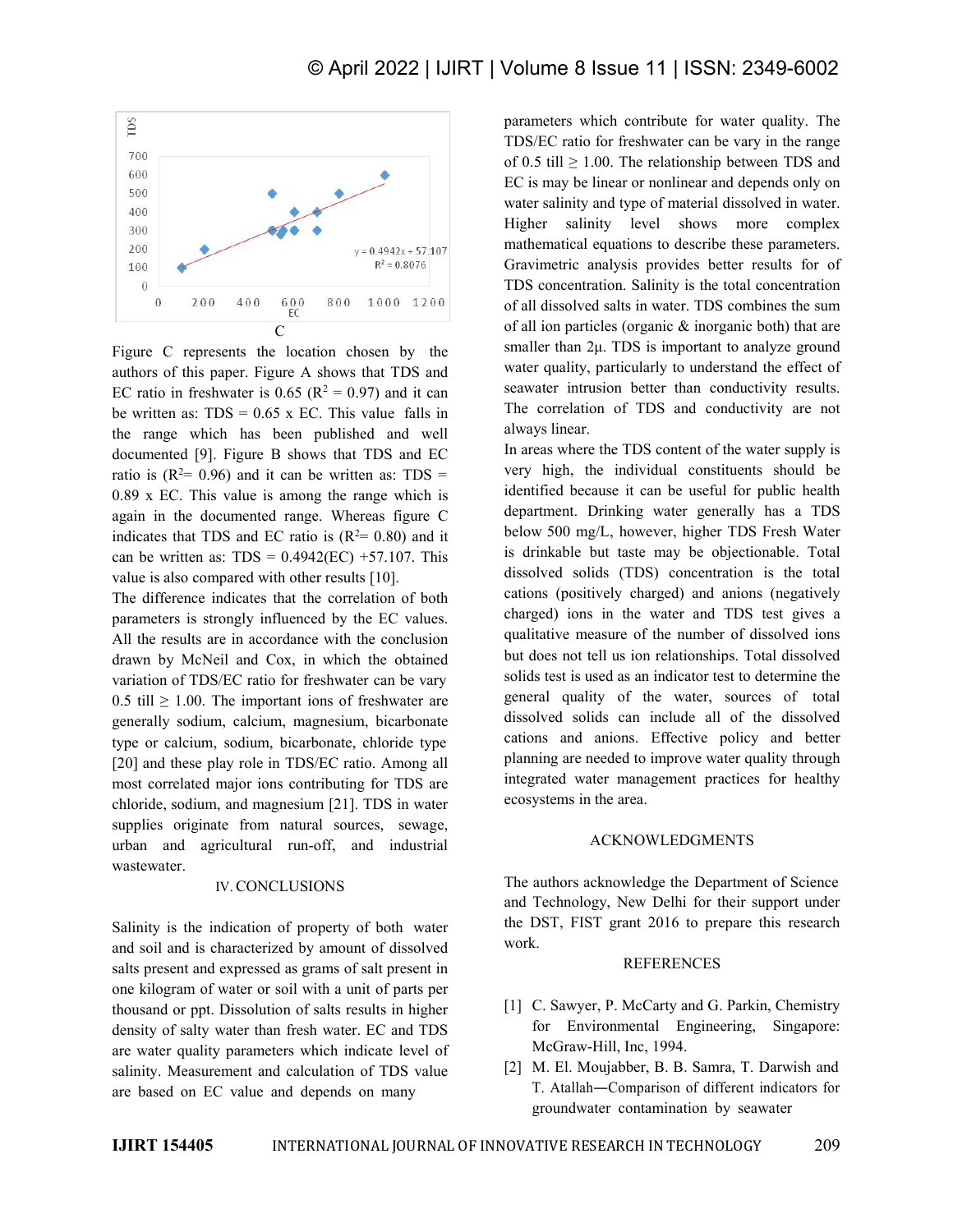intrusion on the Lebanese coast,‖Water Resour. Manag.20, 161–180, 2006.

- [3] T. Y. Stigter, L. Ribeiro and A. M. M. C. Dill, an assessment and communication tool in agro environmental policies - Two Portuguese case studies,‖ J. Hydrol. 327, pp. 578-591, 2006.
- [4] J. C. Nonner, Introduction to Hydrogeology, London: CRC Press, Taylor and Francis Group, 2015.
- [5] D. Han, C. Kohfahl, X. Song, G. Xiao and Yang J, ―Geochemical and isotopic evidence for palaeo-seawater intrusion into the south coast aquifer of Laizhou Bay, China,‖ Appl. Geochemistry, Vol. 26,pp. 863-883, 2011.
- [6] P. N. Patil, D. V. Sawant, and R. N. Deshmukh, ―Physico-chemical parameters for testing of water – a review,‖ Int. J. Environ. Sci., Vol. 3 pp. 1194–1207, 2012.
- [7] A. Marandi, M. Polikarpus and A. Jõeleht,―A new approach for describing the relationship between electrical conductivity and major anion concentration in natural waters, Appl. Geochemistry Vol. 38, pp. 103–109, 2013.
- [8] W. L. Daniels, C. E. Zipper, Z. W. Orndorff, J. Skousen, C. D. Barton, L. M. McDonald and M. Beck, ‖Predicting total dissolved solids release from central Appalachian coal mine spoils,‖ Environ. Pollut., Vol. 216 pp. 371–379, 2016.
- [9] M. Khaki, I. Yusoff and N. Ismalami, ―Application of the artificial neural network and neurofuzzy system for assessment of groundwater quality,‖ Clean - Soil, Air, Water , Vol. 43(4), pp. 551-560, 2015.
- [10] D. Hem, Study and Interpretation the Chemical of Natural of Characteristics Natural Water rd edition USGS Water Supply Paper 2254 66-69 US Govt Printing Office Washington DC, 1985.
- [11] E. Brown, M. Skougstad and M. Fishman, Methods for collection and analysis of water samples, USGS Water-Supply Pap. 1454, 1960.
- [12] N. R. G. Walton, -Electrical Conductivity and total dissolved solids—What is their precise relationship?,‖ Desalination, Vol. 72, pp. 275– 292, 1989.
- [13] Who guidelines for drinking-water quality 2018.
- [14] S. agarwal, S. Pal, A. K. Gupta and Amardeep,―A base line study physico-chemical parammeters and some trace metals in chhoyya

nala of Hapur, District, Uttar Pradesh, India, Int. J. of Innovative. Res. & Studies , Vol. 3, No.7, 127-138, 2014 (ISNN 2319-9725).

- ―Application of a groundwater quality index as -Source of groundwater salinity in coastline aquifers based on environmental isotopes (Portugal): Natural vs. human interference. A review and reinterpretation,‖ Appl. Geochemistry, Vol. 41, pp. 163–175, 2014.
	- [16] A. F. Rusydi, W. Naily and H. Lestiana ―Pencemaran Limbah Domestik Dan Pertanian Terhadap Airtanah Bebas,‖ J.Ris. Geol. Tem Vol. 25, pp. 87-97, December 2015.
	- [17] WHO guidelines for drinking-water quality (Geneva: World Health Organization), 2011.
	- [18] D. K. Todd and L. W. Mays, Groundwater Hydrology ed B Zobrist (New Jersey: John Wiley & Sons, Inc.), 2005.
	- [19] J. Rhoades, A. Kandiah and A. Mashali, The use of saline waters for crop production (Rome: FAO United Nations), 1992.
	- [20] V. H. McNeil and M. E. Cox, -Relationship between conductivity and analyzed composition in a large set of natural surface-water samples, Queensland, Australia,‖ Environ. Geol., Vol. 39, pp. 1325– 1333, 2000.
	- [21] S. Thirumalini and K. Joseph, —Correlation between electrical conductivity and total dissolved solids in natural waters,‖ Malaysian J. Sci. Vol. 28, pp. 56-61, 2009.
	- [22] M. Siosemarde, F. Kave, E. Pazira, H. Sedghi and S. J. Ghaderi, ―Determine of constant coefficients to relate total dissolved solids to electrical conductivity,‖ Int. J. Environ. Chem. Ecol. Geol. Geophys. Eng. Vol. 4, pp. 457–459, 2010.
	- [23] A F Rusydi, ―Correlation between conductivity and total dissolved solid in various type of water: A review,‖ Global Colloquium on GeoSciences and Engineering,‖ IOP Conf. Ser.: EarthEnviron. Sci., doi :10.1088,1755- 1315,118,1,012019
	- [24] S. K. Yadav & G. C. Mishra,  $-$  Analysis of water quality parameters of River Hindon entering in Saharanpur (UP, India),‖ International Journal of Environmental Research and Development, Vol 4, No. 3, pp. 269-274 (ISSN 2249-3131), 2014.
	- [25] S. Rani, G. Praveen and G. Kumar, ―Synthesis and characterization of copolymer film of acrylic